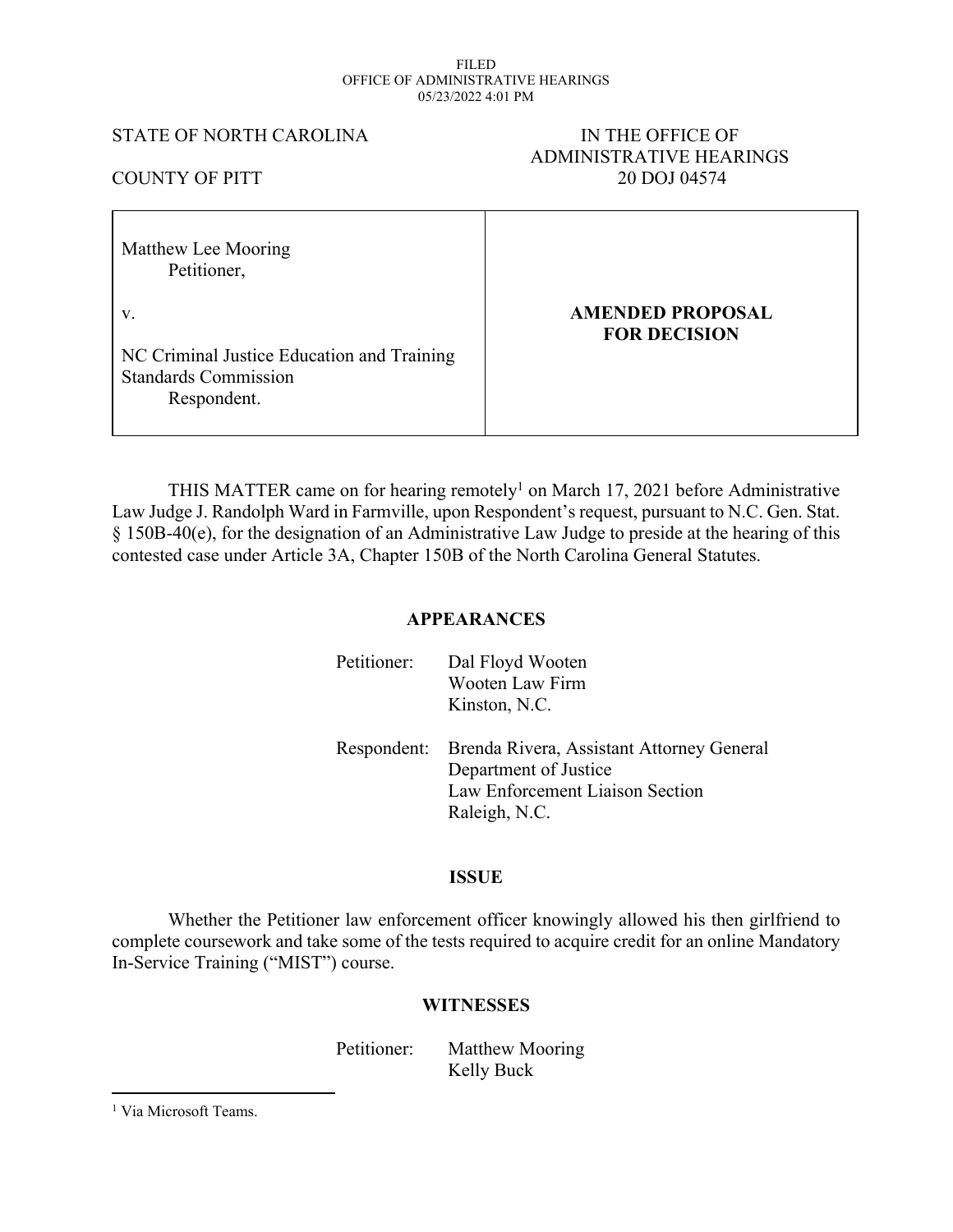Respondent: Kellie Harrell Walter Alexander Setzer Lt. Shari Groccia Kevin Wallace

#### **RULES AT ISSUE**

### 12 NCAC 09A .0204(b)(7); 12 NCAC 09A .0205(b)(5)

#### **STATUTES AND RULES**

*N.C. Gen. Stat. §§ 14-223; 150B-41; 150B-42(a); 12 NCAC 09G .0102(10); 12 NCAC 09G .0201(10)(cc); 12 NCAC 09G .0504(b)(3); 12 NCAC 09G .0505(b)(1).*

**UPON DUE CONSIDERATION** of the arguments and stipulations of counsel; the exhibits admitted; and the sworn testimony of each of the witnesses, viewed in light of their opportunity and ability to know of relevant facts and occurrences, any interests they may have in the outcome of the case, and whether their testimony is reasonable and consistent with other credible evidence; and, upon assessing the greater weight of the evidence from the record as a whole in accordance with applicable law, the undersigned makes the following:

#### **FINDINGS OF FACT**

1. At the time incidents giving rise to this contested case, the Petitioner Matthew Lee ("Matt") Mooring had served as a law enforcement officer with the Kinston Police Department and Grifton Police Department and had been employed by the Greenville Police Department on October 19, 2017. (Respondent's Ex. 4) (T pp 141-142)

2. At the time Petitioner began working for the Greenville Police Department, he was living with Ms. Kelly Buck, and he agreed that their relationship was "basically like a marriage," including sharing financial responsibility for their home. They shared a notebook with usernames and passwords for programs and sites dealing with their finances and personal matters. However, Petitioner's Police Department materials were kept his police car, and he did not expose to Ms. Buck "police department passcodes for such things as NCAWARE and Leads and things of that nature -- eCitation, eCrash." (T pp 16-17; 50-51)

3. When he began work with the Greenville Police Department, Petitioner was required to complete approximately eight weeks of field training, while also doing a "community project" examining a designated Greenville neighborhood to recommend safety improvements, and to complete a set of mandatory in-service training ("MIST") courses within "1 to 2 weeks." (T p 20)

4. Just as he was beginning work at the Greenville Police Department, Petitioner was awarded joint custody of his two sons by a previous marriage who he had not been able to see regularly for some time. Despite his challenging schedule in the early weeks of his new job, he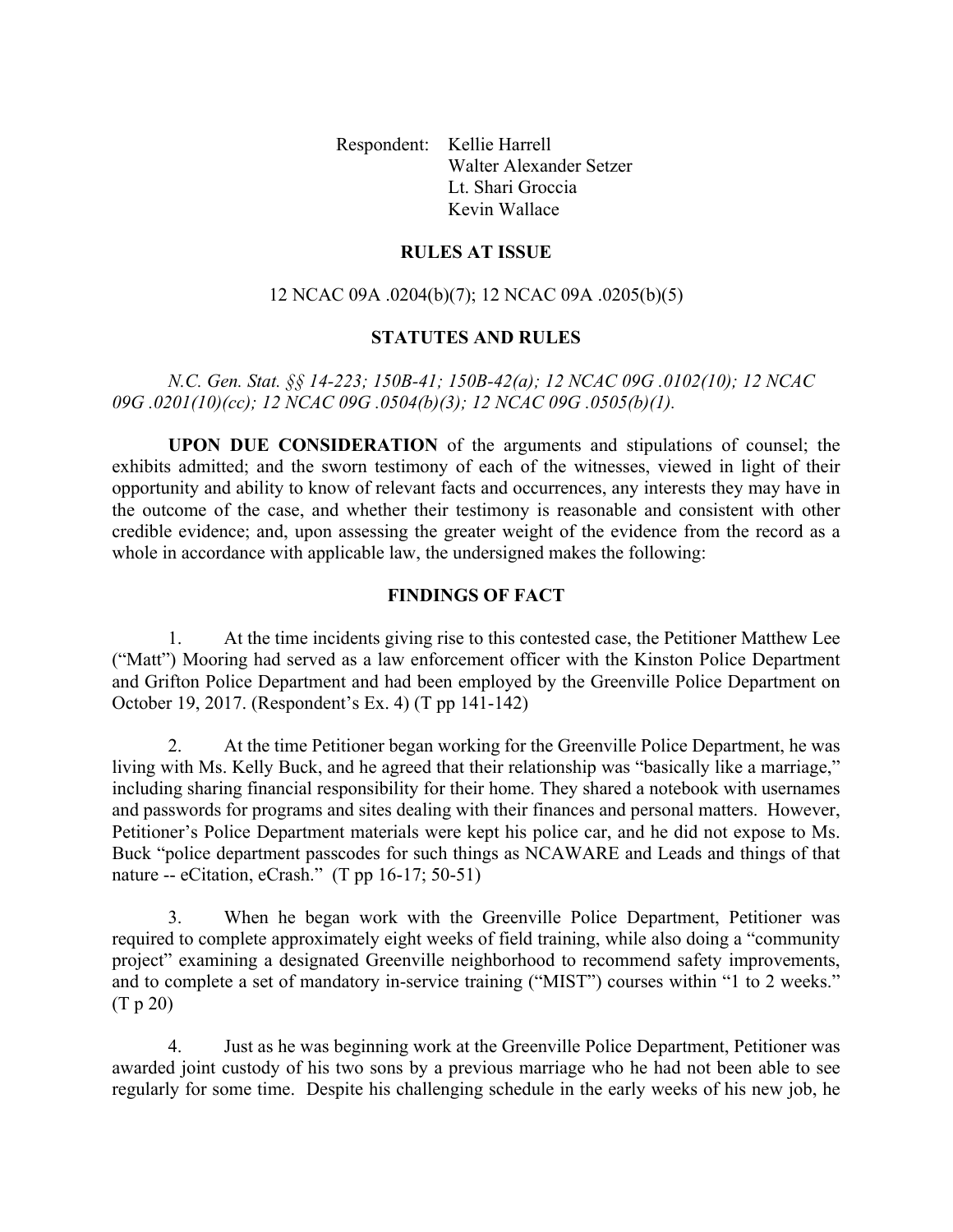wanted to spend substantial time with his children, and felt that he might lose the privilege if he did not.  $(T p 18)$ 

5. Petitioner felt "slammed" mentally and physically with all his responsibilities, and unsure if he would "be able to get it all done." (T p 21) The MIST courses ran on the Moodle platform, with which he was unfamiliar, and this apparently slowed his progress. Ms. Buck was familiar with Moodle, and Petitioner sought her help, rather than that of fellow officers, because he was concerned that it might make him look less capable.

6. Petitioner did much of his MIST work on his work laptop from the Greenville Police Department. (T p 116) But on "[a]ny day I was off," he would go to Ms. Buck's restaurant in Grafton and use the laptop she kept there to do his course work. Petitioner testified that, "In between her work [activities] she would sit down with me and help me." (T p 22; 39) He also "asked her to [review the course material and] help me take notes … to help prepare me for the test" when he was not at her shop (T p 21), and he gave Ms. Buck his username and password to access the MIST material on Moodle. (T p 35) All of the notes made by the couple were saved in the same binder.  $(T p 47)$ 

7. Petitioner's MIST course was a series "manuals" organized into 11 "Courses" with interim and "Final Exam" "Quizzes." (T p 48; Respondent's Exhibit 2) Users could skip around to the various Courses, but success on the interim quizzes and the "Quiz: Final Exam" for each Course was necessary for credit. When a student passed a "Quiz: Final Exam" (s)he could generate a "Certificate of Completion" for that particular Course. Petitioner's record showed that his courses were completed between November  $6 - 24$ , 2017. (T p 114)

8. More than a year after Petitioner's MIST courses were completed – and Petitioner and Ms. Buck were no longer in a romantic relationship -- Ms. Buck volunteered the information to Grifton Police Department Chief Brian Silva that she had taken some of Petitioner's tests for his 2017 mandatory in-service training. Ms. Buck denied that it was her intention to harm Petitioner's career. (T pp 64; 68-69)

9. On November 7, 2018, Mr. Walter Setzer, a field representative for the Criminal Justice Standards Division, interviewed Ms. Buck, who told him "she had completed on the level of 13 courses, in-service training, via this Moodle account on Petitioner's behalf." He spoke with her again on November 28, 2018, and recorded "that she had completed 11 of the in-service training courses for Mr. Mooring[.]" (T p 109)

10. Mr. Setzer interviewed Petitioner on November 26, 2018, who told him that Ms. Buck had "assisted him by preparing notes regarding the course material, but [that] he took all of the tests, and then she printed out all of the certificates for him."  $(T p 109)$ 

11. Lt. Shari Groccia, Director of Internal Affairs for the Greenville Police Department, investigated the subject incident for that agency. Mr. Seltzer indirectly contacted her when he learned that Petitioner had been employed in Greenville rather than the Grifton Police Department. She interviewed Officer Mooring, whose answers were consistent with his responses to Mr. Setzer questions, including that he "felt that [he] had taken all the tests."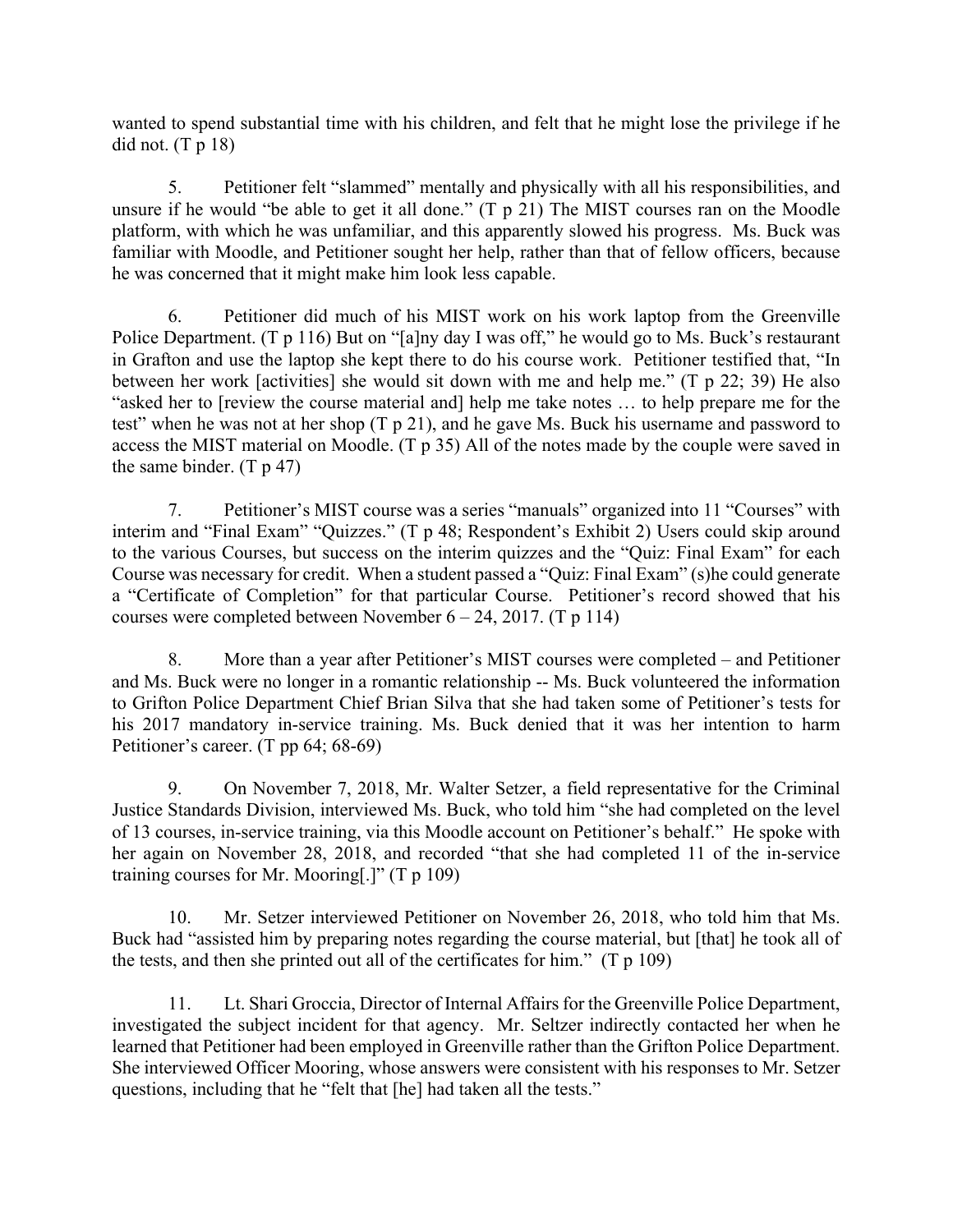12. Petitioner testified that, following his interview with Lt. Groccia, he "wanted to be able to verify what I was telling her," and contacted the community college that administered the MIST courses for the Greenville Police Department. However, he was refused access to his MIST records, and told that they "had to be requested either by the courts or the agency itself." (T p 29- 30)

13. Kellie Mozingo Harrell, law enforcement training coordinator for Pitt Community College, testified that, "Moodle … records all online activity for every single thing a student does," and can "show you when someone did something at a specific time and date," although anyone with access to the username and password could have done it. (T pp 101-103)

14. Using the IP address of Ms. Buck's laptop, Lt. Groccia compared the date and time that each "Quiz: Final Exam" was completed to Petitioner's records of when he was on duty with the Greenville Police Department. She found that some of these tests were taken when Officer Mooring had access to Ms. Buck's laptop, but that three of the tests -- taken on November 20th,  $21<sup>st</sup>$  and  $26<sup>th</sup>$ ,  $2018$  -- were taken while he was on duty on Ms. Buck's laptop. (T pp 119, 123-124)

15. Ms. Buck credibly testified that she did take some of the tests for Petitioner, but not all of them, and did not recall making a distinction between the interim and final "Quizzes." (T pp 62-63)

16. The greater weight of the evidence shows that Ms. Buck actually took at least three of the Petitioner's eleven MIST "Quiz: Final Exams"

17. Officer Mooring and Ms. Buck each credibly testified that he requested that she take notes on the MIST material; that he did not request that she take the final quizzes for him; that he believed he had taken all of the required eleven tests himself; that she did take some but not all of the quizzes; and, that she never told that had taken these tests for him. (T pp 25, 31-33, 54, 63, and 66-67)

18. The evidence does not support a finding that the Petitioner knowingly and willfully sought to fraudulently obtain course credit and certification.

19. The Internal Affairs investigation by Greenville Police Department, a single allegation of poor judgment was sustained against Petitioner for providing Ms. Buck with access to his mandatory in-service training courses and allowing Ms. Buck to take notes for him. (T pp 129, 136) Petitioner was given a written reprimand, and put on administrative duty. He retook and passed the MIST courses, and the police department submitted this to the Respondent to satisfy his certification requirements, with the intention of putting him back on duty.

20. On July 9, 2020, the Commission's probable cause committee found probable cause that Petitioner obtained or tried to obtain training credit from the Commission by means of false pretense, deception, defraudation, misrepresentation, or cheating. (Respondent's Ex. 8) (T p 152) The Committee proposed as his sanction a written reprimand and that Petitioner retake all of the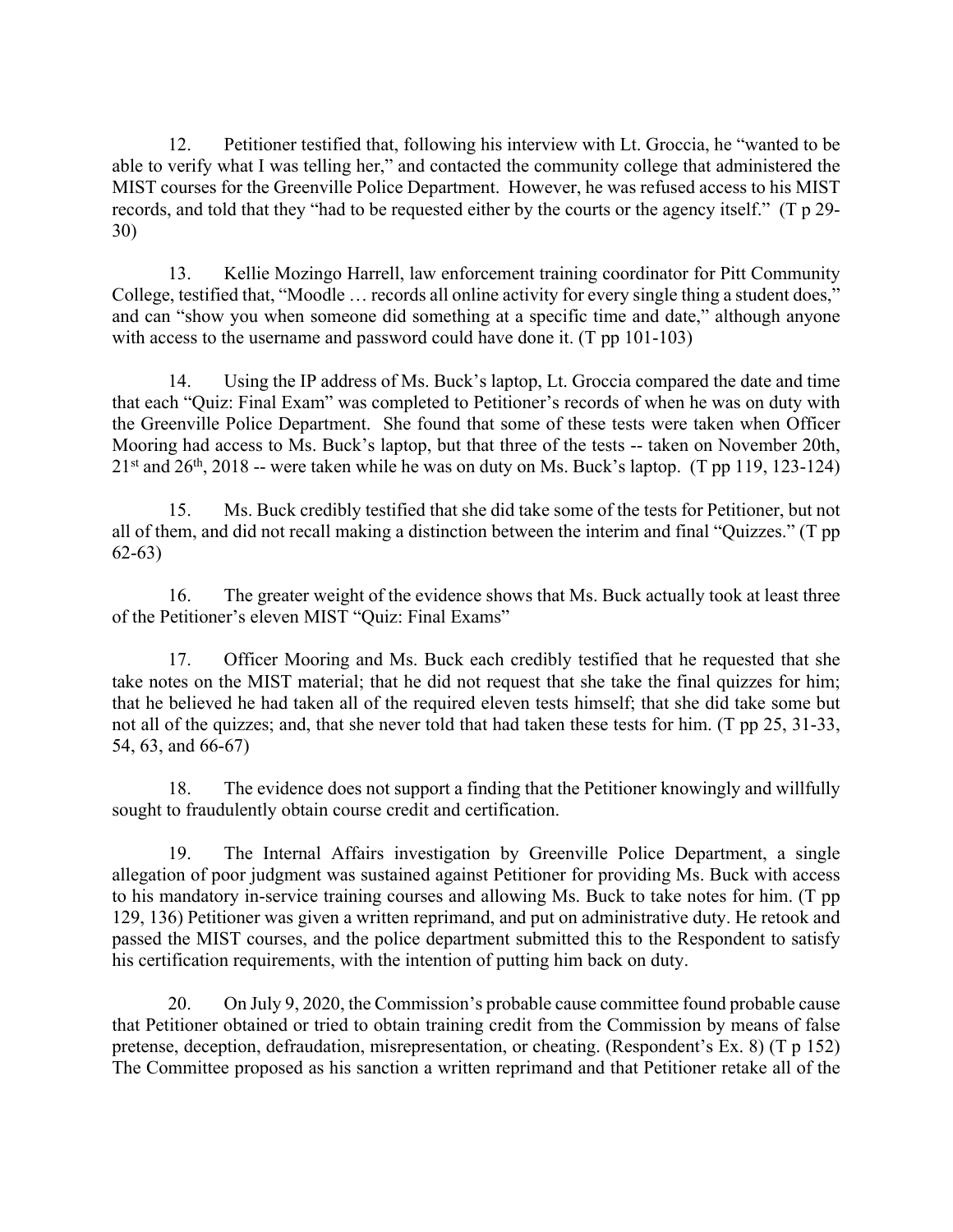2017 mandatory in-service training, except firearms. (Respondent's Ex. 8) (T p 152) Commission voted not to accept the lesser sanction. (Respondent's Ex. 8) (T p 153)

21 The Respondent gave the Petitioner due notice of his right to a hearing in the Office of Administrative Hearings by letter dated September 11, 2021, and Officer Mooring filed his Petition on November 19, 2020.

22. The Office of Administrative Hearings gave the parties due Notice of Hearing on February 15, 2021.

*Based on the foregoing Findings of Fact, the undersigned makes the following*:

## **CONCLUSIONS OF LAW**

1. The Office of Administrative Hearings has jurisdiction of the parties and the cause. N.C. Gen. Stat. § 150B-40(e).

2. The North Carolina Criminal Justice Education and Training Standards Commission has the duty and authority, granted under Chapter 17C of the North Carolina General Statutes and Title 12, Chapter 09G of the North Carolina Administrative Code, to certify law enforcement officers, and to revoke, suspend, or deny such certification. N.C. Gen. Stat. § 17C- $6(a)(3)$ .

3. "Probable cause is defined as the existence of facts and circumstances known to the decision maker which would induce a reasonable person to commence a prosecution." *Martin v. Parker*, 150 N.C. App. 179, 182, 563 S.E.2d 216, 218 (2002) (internal cites omitted).

4. In this contested case, subject to Article 3A of the Administrative Procedure Act, the facts must be established, upon consideration of the record as a whole, by evidence admissible in the General Court of Justice, or if necessary, "the most reliable and substantial evidence available." N.C. Gen. Stat. §§ 8C; 150B-2(c); 150B-41(a).

5. Except as otherwise provided by statutes or by rules adopted under G.S. 150B-38(h), the rules contained in Title 26, Chapter 03 shall govern the conduct of contested case hearings under G.S. 150B-40 when an Administrative Law Judge has been assigned to preside in the contested case. 26 NCAC 03 .0101(d).

6. The Respondent Commission may suspend, revoke, or deny the certification of a criminal justice officer when the officer "has knowingly and willfully, by any means of false pretense, deception, defraudation, misrepresentation or cheating whatsoever, obtained or attempted to obtain credit, training, or certification from the Commission[.] 12 NCAC 09A .0204 (b) (7).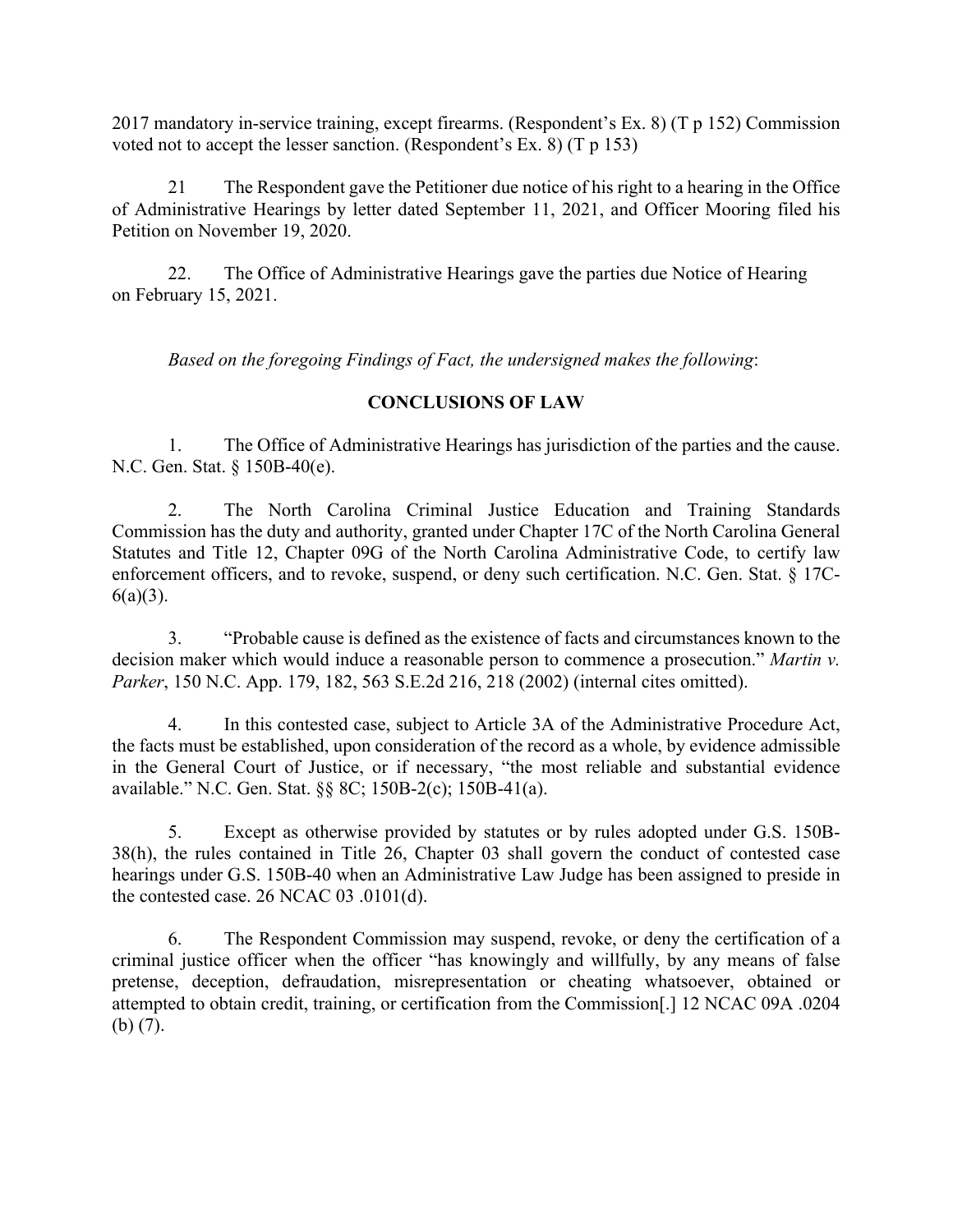7. The preponderance of the credible evidence adduced at the hearing shows that the Petitioner did not knowingly and willfully seek to deceive, defraud or otherwise falsely obtain credit and certification within the meaning of 12 NCAC 09A .0204 (b) (7).

8. To the extent that the foregoing Findings of Fact contain conclusions of law, or that these Conclusions of Law are findings of fact, they are intended to be considered without regard to their given labels. *Warren v. Dep't of Crime Control*, 221 N.C. App. 376, 377, 726 S.E.2d 920, 923, *disc. rev. den*., 366 N.C. 408, 735 S.E.2d 175 (2012); *In re Simpson*, 211 N.C. App. 483, 487- 88, 711 S.E.2d 165, 169 (2011).

9. A judge is not required to find all the facts shown by the evidence, but only sufficient material facts to support the decision. *Green v. Green*, 284 S.E.2d 171,174, 54 N.C. App. 571, 575 (1981); *In re Custody of Stancil*, 179 S.E.2d 844,847, 10 N.C. App. 545, 549 (1971). Specific findings are not required on each piece of evidence presented. *See Flanders v. Gabriel*, 110 N.C. App. 438, 440, 429 S.E.2d 611, 612 (1993) (stating that the tribunal "need only find those facts which are material to the resolution of the dispute").

*Based on the foregoing Findings of Fact and Conclusions of Law, the undersigned respectfully offers the following*

#### **PROPOSAL FOR DECISION**

That the Commission **GRANT** the Petitioner Law Enforcement Officer Certification, if or when he has met all the current qualifications for that certification.

#### **NOTICE**

#### The agency that will make the final decision in this contested case is the **North Carolina Criminal Justice Education and Training Standards Commission**.

The agency making the final decision in this contested case is required to give each party an opportunity to file exceptions to this Proposal for Decision, to submit proposed Findings of Fact and to present oral and written arguments to the agency. N.C.G.S. § 150B-40(e).

A copy of the final agency decision or order shall be served upon each party personally or by certified mail addressed to the party at the latest address given by the party to the agency and a copy shall be furnished to any attorney of record. N.C.G.S. § 150B-42(a).

The agency shall serve a copy of its Final Decision in this case on the Office of Administrative Hearings, 6714 Mail Service Center, Raleigh, N.C. 27699-6700.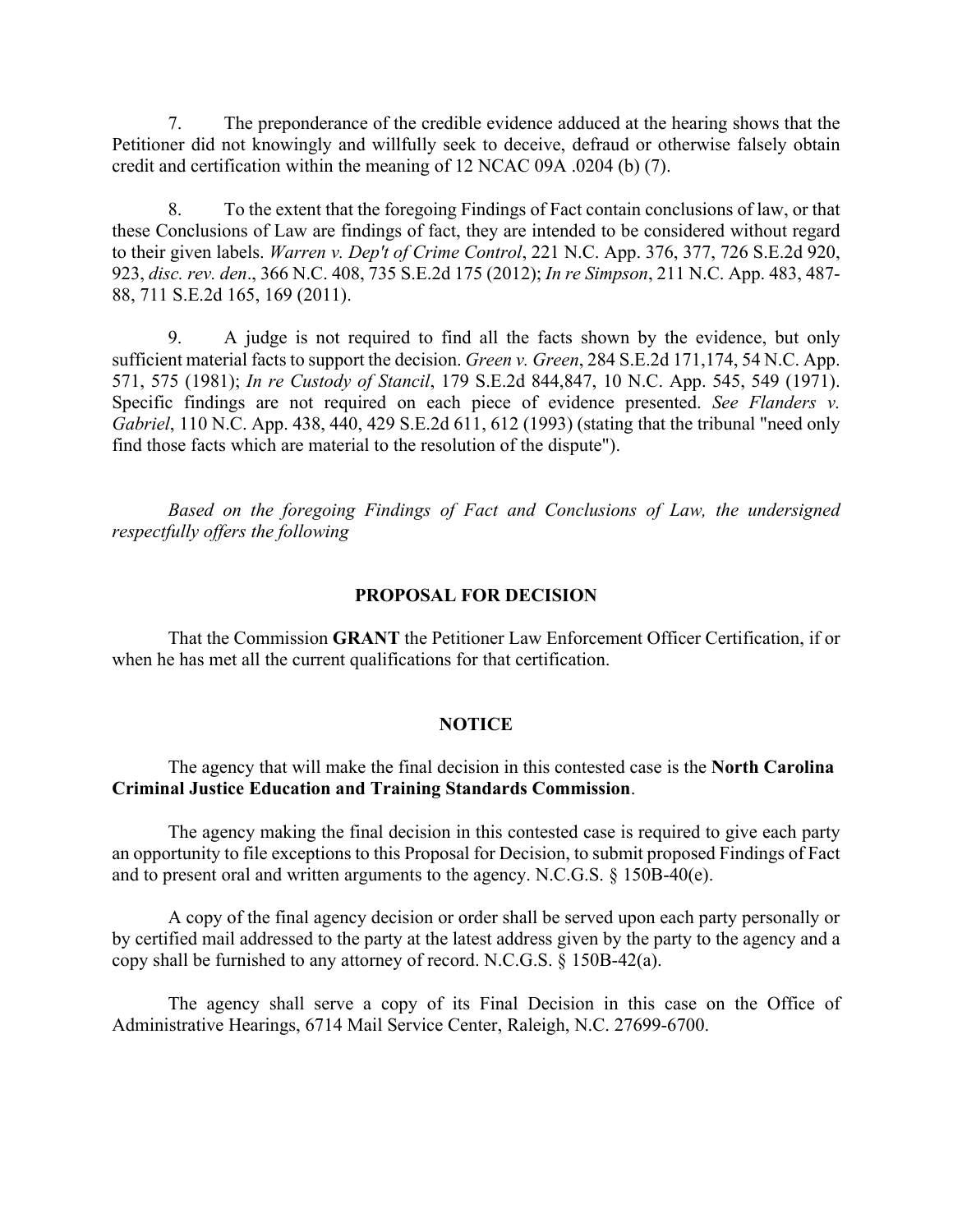## **SO ORDERED**.

.

This the 23rd day of May, 2022.

 $240$ 

J Randolph Ward Administrative Law Judge